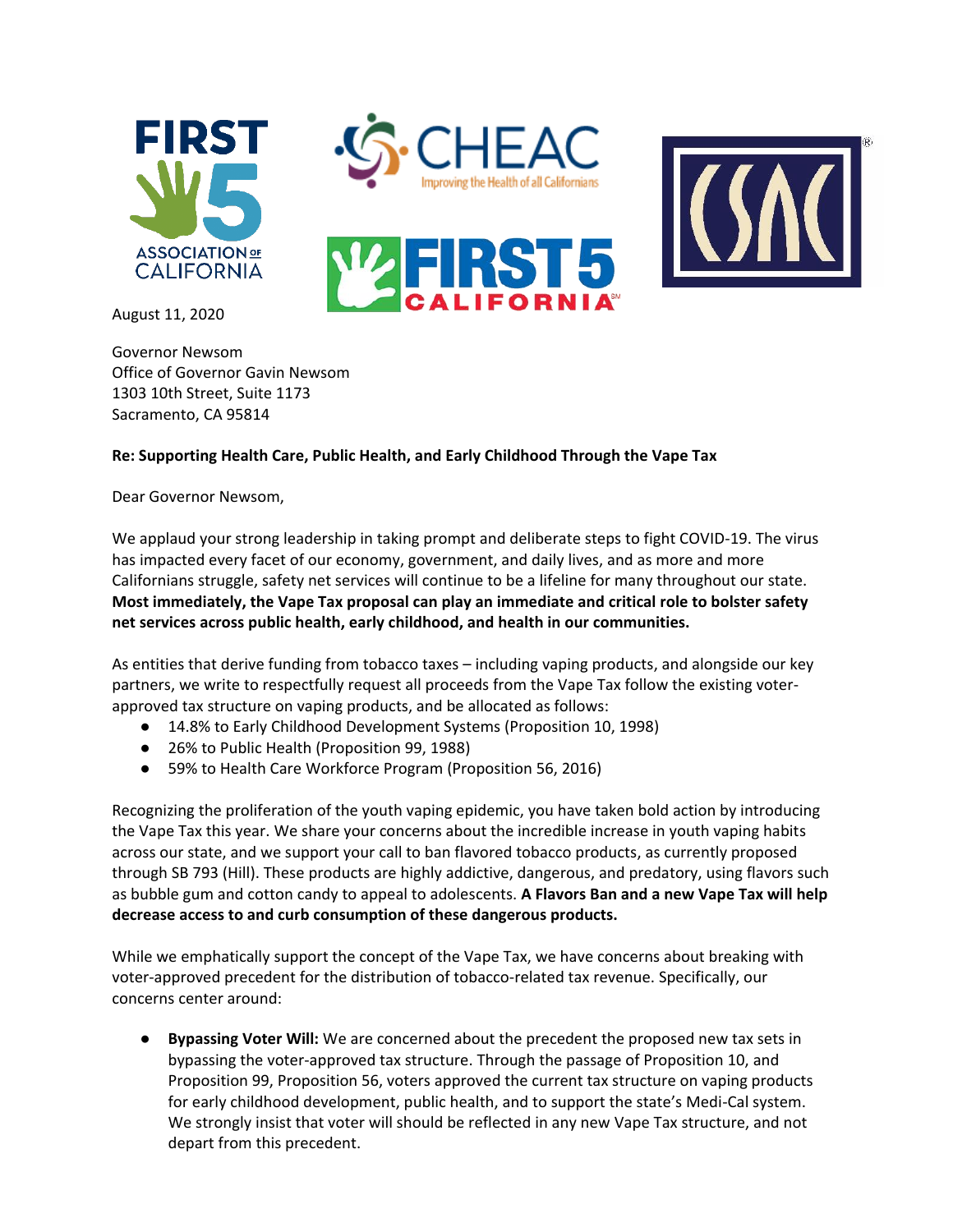● **Accelerating Already-Declining Revenues to Health, Public Health, & Early Childhood Programs**: As programs that are funded by tobacco taxes, we have firsthand witnessed the decline of this revenue source. For example, First 5 (Proposition 10) has declined by 50% since first passed by voters in 1998. While we applaud a reduction in tobacco purchasing and usage from a public health standpoint, we are concerned about the unintended consequences of excluding our critical health, public health, and early childhood efforts from the possibility of new revenue, no matter how small. Simply put, a new Vape Tax will likely negatively impact existing tobacco tax revenue overall, and we may not be able to continue to provide these public health and safety net services at a time when they are more critical than ever.

We are committed to fighting the threat of COVID-19 to our most vulnerable communities alongside you, the Legislature, and our key community partners. In these uncertain times, we ask that you affirm the will of the voters and provide our organizations with increased revenue predictability from any new Vape Tax to enhance our ability to serve children and families in our communities.

Thank you for your consideration of this important request.

Sincerely,

Welisser Sta

**Melissa Stafford Jones**  Executive Director, First 5 Association of California

M.G.h

**Michelle Gibbons** Executive Director, California Health Executives Association of California

Zavah M. Ting

**Farrah McDaid Ting** Health and Behavioral Health Legislative Representative, California State Association of Counties®

Camille Maken

**Camille Maben** Executive Director, First 5 California

CC: Dr. Mark Ghaly, California Health and Human Services Agency, Secretary Yolanda Richardson, Government Operations Agency, Secretary Tam Ma, Governor's Office, Deputy Legislative Secretary Giannina Pérez, Governor's Office, Senior Advisor on Early Childhood Richard Figueroa, Governor's Office, Deputy Cabinet Secretary Kris Perry, California Health & Human Services Agency, Deputy Secretary & Senior Advisor to the Governor Keely Bosler, Department of Finance, Director Ryan Miller, Department of Finance